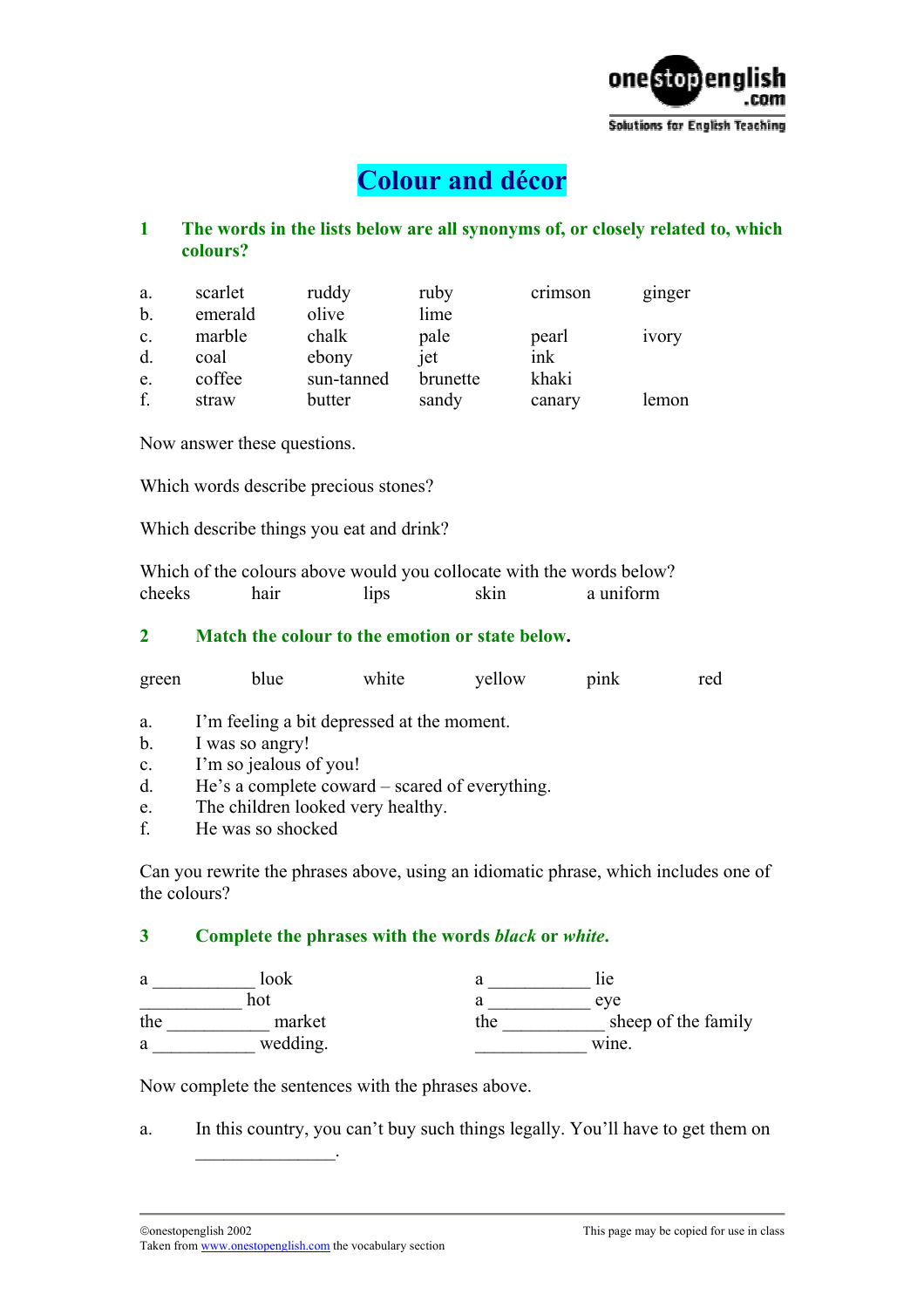

**Solutions for English Teaching** 

- b. I must have said something stupid. My girlfriend gave me
- $\mathcal{L}_\text{max}$  and  $\mathcal{L}_\text{max}$  and  $\mathcal{L}_\text{max}$ c. Don't touch it. You'll burn your hand badly. It's
- d.  $'$ What would you like to drink?'  $'$
- e. He punched me in the face and gave me
- f. I couldn't tell her the truth. She would have been very upset. So I told her
- $\mathcal{L}_\text{max}$  and  $\mathcal{L}_\text{max}$  and  $\mathcal{L}_\text{max}$ g. His brothers and sisters are doctors, teachers and lawyers, but he's been in and out of prison all his life, and has never had a job. He's
- h. I'd like the dress, bridesmaids, everything traditional when I get married. I'd like  $\qquad \qquad \qquad$

## **4 Complete the gaps with the words below.**

 $\mathcal{L}_\text{max}$  and  $\mathcal{L}_\text{max}$  and  $\mathcal{L}_\text{max}$ 

moon pitch sheet beetroot

- a. He went as white as a measured.
- b. It was as black as \_\_\_\_\_\_\_\_\_\_\_\_\_. It was so dark.
- c. He went as red as a \_\_\_\_\_\_\_\_\_\_\_\_\_. He was so embarrassed.
- d. It only happens once in a blue \_\_\_\_\_\_\_\_\_\_\_\_\_. In other words, almost never.

## **5 Read the passage. Choose the best word in each case.**

#### Decorating a new flat

I've decided to redecorate my flat. I love wonderful *vibrant/lurid* colours so I'm going to *paint/dye* the living room a *brilliant/subtle* red colour. I've bought a new hall carpet, which is green *with a hint of blue/with a bluish tint*, and I'm going to give the hallway a new *coat/level* of paint to match. I've decided to paint the bedrooms white with a *splash/riot* of colour provided by red and blue cushions and throws – nothing too dramatic, though. I think colours in bedrooms should be *restful/vivid*.

## **6 Imagine that you are going to redecorate your bedroom. Think about the following**

What colours are you going to paint it? Which of the following will you change, and what colours will they be? Carpets furniture rugs curtains throws cushions bedspreads Which of the following will you add to improve the style and décor of your room? vases ornaments potted plants

framed photos lamps and lampshades

Interview your partner.

# **7 Write a description of your favourite room.**